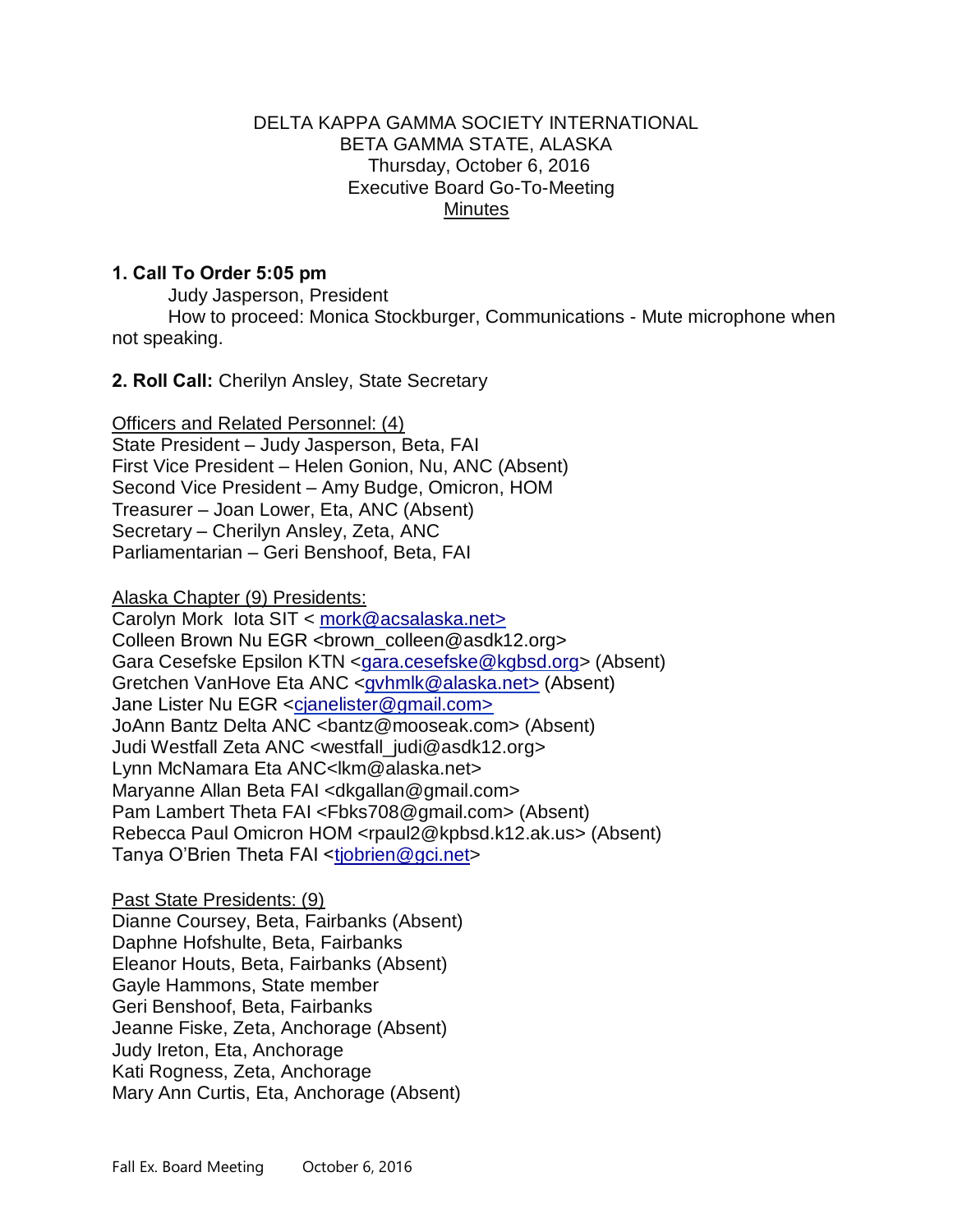#### Committee Chair:

Communication, Monica Stockburger Educational Excellence, Claudia Hall Expansion and Membership, Amy Budge Finance, Cherilyn Ansley Leadership Development, Daphne Hofschulte Nominations, Aldean Kilbourn Rules, Barbara Sell (Absent) Scholarships, Tanya O'Brien

# 3. Rules of order: Geri Benshoof

Quorum for Executive Board is a majority of the voting members. There are 19, (determined at roll call) entitled to vote. Total present: 12 (63%), quorum achieved.

# 4. Minutes of Executive Board: Cherilyn Ansley

 Minutes of meeting from April 16, 2016, Nu Workshop in Eagle River approved by committee and posted on State website. Accepted as presented.

# 5. Additions to and/or Approval of Agenda - accepted as presented

6. Treasurer's Report: Joan Lower absent. Finance Committee Chair Cherilyn Ansley advised yearly financial statement and budget as presented previously were posted on the State website and emailed by President Judy for members to review.

# 7. State Committee Reports

- A. **Communication:** Monica Stockburger Requested Chapter Presidents encourage members to use the International and State website, especially for the U.S. Forum and World Fellowship. Set aside time at meeting to teach members how to log in to International's website.
	- a. The *Nuggets,* Aldean Kilbourn Deadline is January 1, 2017 and will be issued January 15, 2017.
	- b. Webmaster, Maryanne Allan Currently updating membership lists. Password to State website is BGAlaska1.
	- c. Historian, Judy Ireton report attached.
	- d. U.S. Forum
	- e. World Fellowship
- B. Educational Excellence: Claudia Hall No report at this time.
- C. Expansion and Membership: Amy Budge asked if any chapter is using the informational letter given by Dr. Lyn for membership expansion. Three chapters reported using at this time or preparing to use.
- D. Finance: Cherilyn Ansley No report at this time.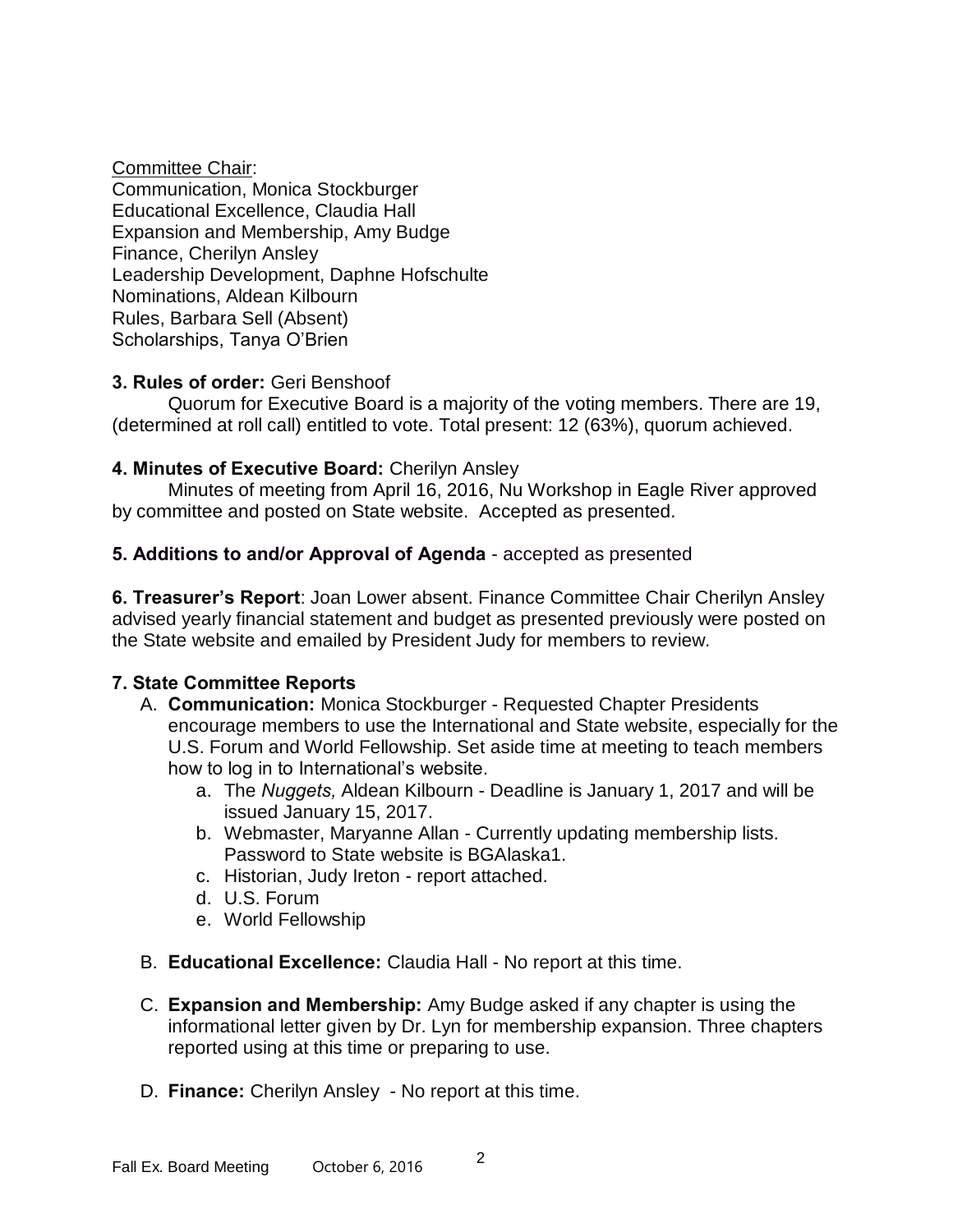- E. Leadership Development: Daphne Hofschulte No report at this time. April's workshop leadership development was super and extended thanks to all.
	- a. Educational Excellence
	- b. Expansion and Membership
	- c. Treasurer
- F. Nominations: Aldean Kilbourn Possible slate for officers.
- G. Rules: Barb Sell Daphne & Geri presented report of Rules Committee strategy session. A change in bylaws is needed. Vote taken by each chapter for recommendation to waive bylaws to allow for an online meeting in odd years. Results are: Beta 19 yes, 0 no; Delta absent; Epsilon absent; Eta 18 yes, 0 no; Iota 16 yes, 0 no; Nu 19 yes, 0 no; Omicron 25 yes, 0 no; Theta 21 yes, 0 no; Zeta 28 yes, 0 no. Suggestion to have a credit class in leadership and/or an educational focus at face to face workshops. Unanimous vote to support change - 146 yes, 0 no for 55% majority of membership. Tanya O'Brien, Theta motioned that we waive bylaws to have a Go-to-Meeting in April per the membership vote. Seconded by Judy Ireton, Eta. Motion passed unanimously.
- H. **Scholarships:** Tanya O'Brien Deadline is March 1. Article in January Nuggets with requirements. Reported an inconsistency in bylaws between published date of report by recipient and issuance of scholarship.
- I. State Literacy Project: Lynn McNamara, Eta suggested the Dolly Parton Imagination Library as a state literacy project (books mailed to children from birth to 5 years free of charge). Aldean Kilbourn, Beta motioned that each chapter hold a discussion and vote for acceptance of the Dolly Parton Imagination project with results reported in April 2017. Gayle Hammond, State Member, seconded. Motion passed unanimously.

#### 8. Ad Hoc Committee Reports--None

9. Chapter Reports - Due to time constraint, email report to Secretary for inclusion in minutes.

Beta: Maryanne Allan Delta: JoAnn Bantz Epsilon: Gara Cesefske Zeta: Judi Westfall Eta: Gretchen VanHove and Lyn McNamara Theta: Tanya O'Brien Iota: Carolyn Mork Nu: Jane Lister and Colleen Brown Omicron: Rebecca Paul

# 10. Unfinished Business